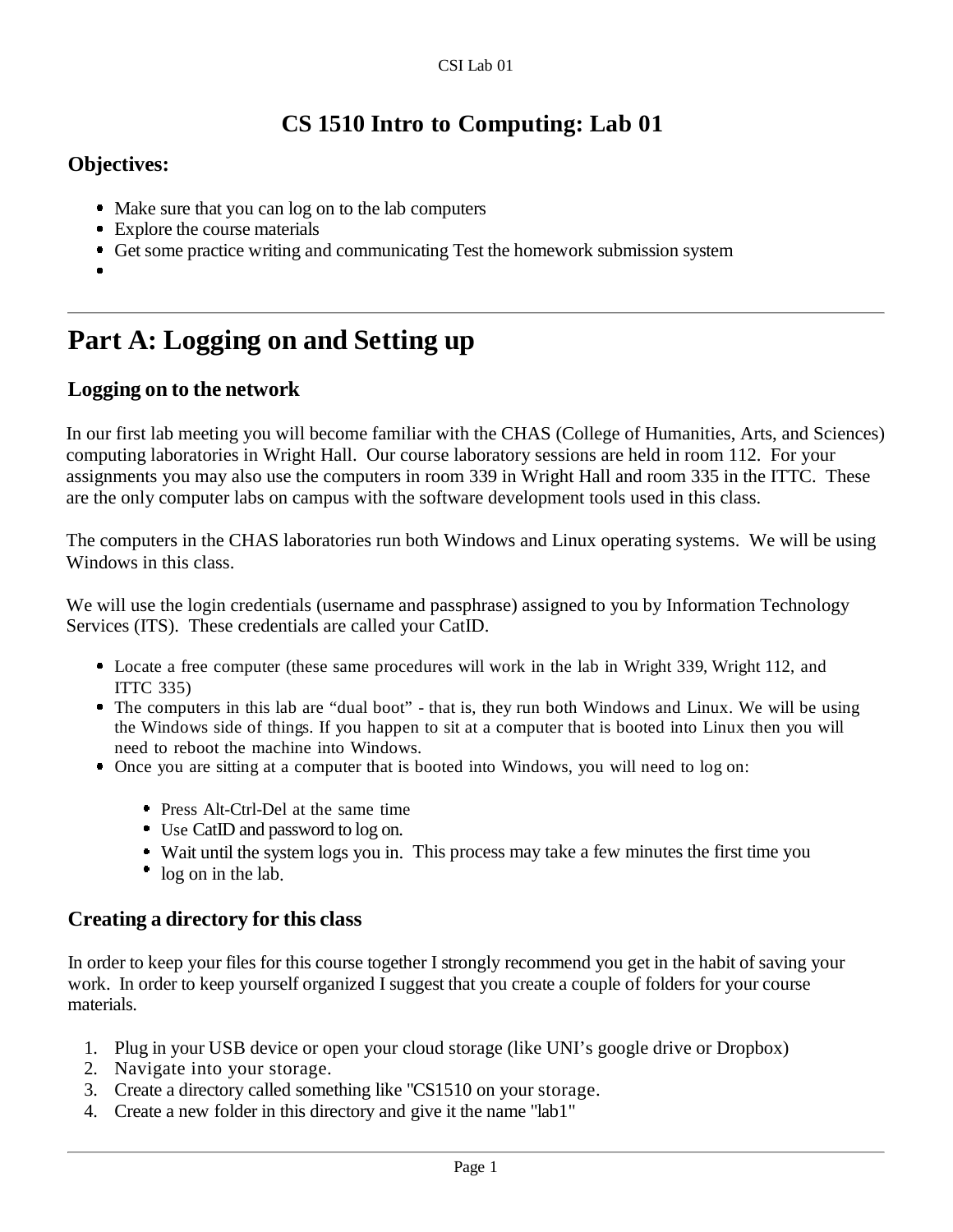## **Part B: Exploring some class details**

Now that you are logged on to the computer:

- 1. Launch the web browser of your choice
- 2. Navigate to the course website [\(http://sergey.cs.uni.edu/cs1510\)](http://sergey.cs.uni.edu/cs1510)
- 3. Download the lab01responses.doc file. You will use this document to provide electronic answers to the questions that occur in this lab.
- 4. Open the course syllbus (see link in the top left corner of the page)
- 5. While reading the syllabus, as well as the course web site, answer the following questions electronically in the lab01responses.doc file you just downloaded.
- [Q1] What is the minimum grade you need to earn in this class if you want to take data structures (CS 1520)?
- [Q2] Summarize the grading due date policy in your own words.
- [Q3] What is the URL for the University's Academic Conduct policy?

[Q4] Read the section on Scholastic Conduct. Summarize what Isay about when it is and is not appropriate to work with other people.

[Q5] How many assignments are there in the course schedule?

[Q6] How many labs are there in the course schedule?

## **Part D: Getting to Know You Survey**

This section of the lab is to help me get an idea about the background and interests of the current students in this course.

- [Q7] What is your hometown (and/or home country):
- [Q8] What is your class status (freshman, sophomore, grad student, etc).
- [Q9] Can you write a computer program? If so, in what language(s).
- [Q10] Is there anything I should know about you?
- [Q11] In your own words, what is computer science?
- [Q12] Why are you studying computer science?
- [Q13] What are your career goals?

[Q14] What do you want to get out of this course? What should be different about you in December? Skills? Abilities? Experience?